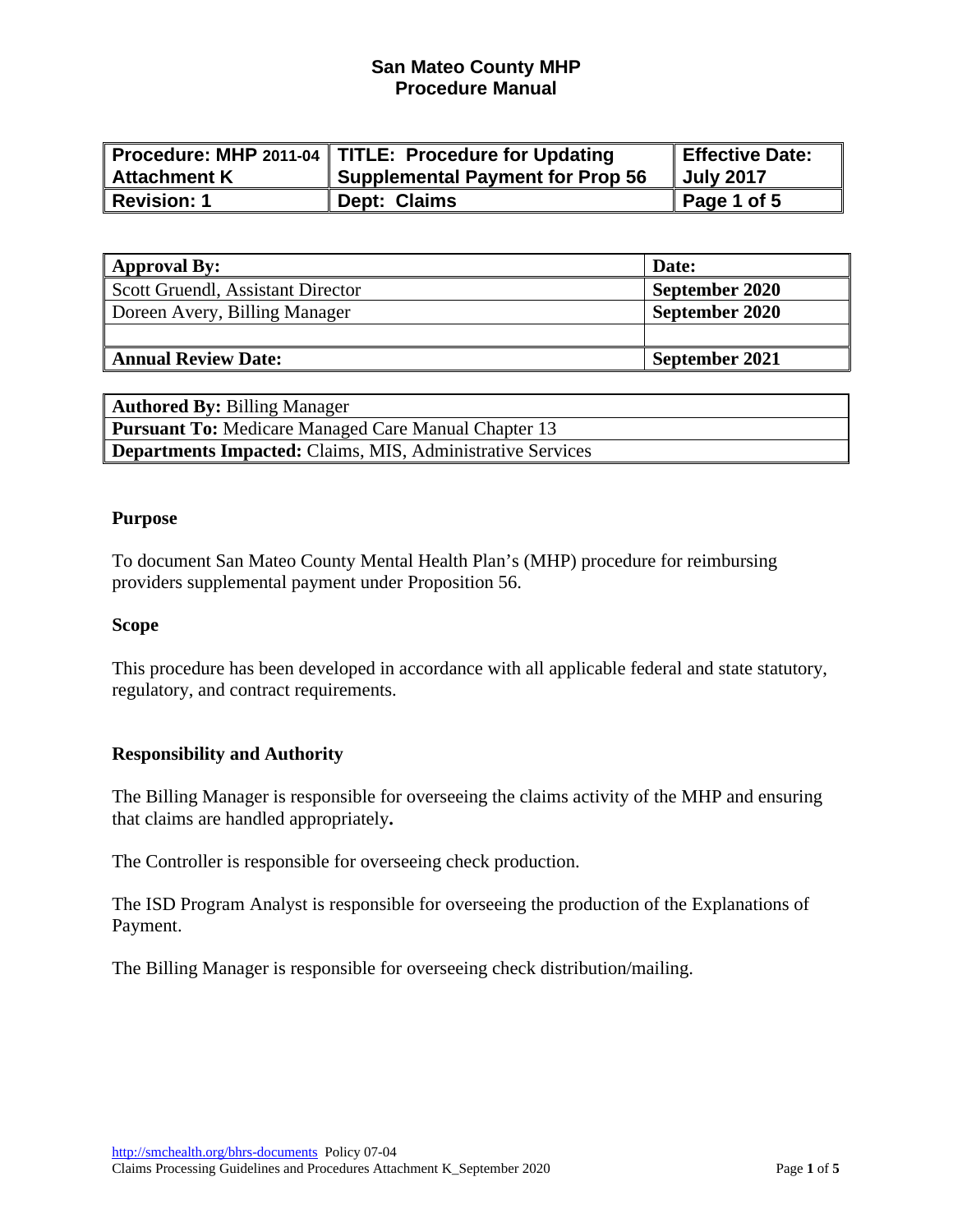| <b>Attachment K</b> | Procedure: MHP 2011-04   TITLE: Procedure for Updating<br><b>Supplemental Payment for Prop 56</b> | Effective Date:<br>Uuly 2017 |
|---------------------|---------------------------------------------------------------------------------------------------|------------------------------|
| <b>Revision: 1</b>  | Dept: Claims                                                                                      | Page 2 of 5                  |

# **Proposition 56 Supplemental Payment for Physician Services**

# **December 28, 2017**

On December 6, 2017, the Department of Health Care Services (DHCS) received the Centers for Medicare & Medicaid Services (CMS) approval of State Plan Amendment (SPA) 17-030. SPA 17-030 authorizes a oneyear (from July 1, 2017 through June 30, 2018) supplemental payment for certain physician services, funded by the California Healthcare, Research and Prevention Tobacco Tax Act of 2016 (Proposition 56) and matching federal funds. Supplemental payments for the impacted physician services will be made based on claim submissions for specific *Current Procedural Terminology – 4th Edition* (CPT-4) codes as follows:

| <b>CPT-4 Codes</b>         | <b>Supplemental Payment</b> |
|----------------------------|-----------------------------|
| 90863                      | \$5.00                      |
| 99201, 99211               | 10.00                       |
| 99202, 99212, 99213        | 15.00                       |
| 99203, 99204, 99214, 99215 | 25.00                       |
| 90791, 90792               | 35.00                       |
| 99205                      | 50.00                       |

# **1. HPSM will provide RA's for all claims that require a supplemental payment under Proposition 56**

#### **A. Payable Claims**

.

- **A.1** The claim must be for a San Mateo County Medi-Cal client.
- **A.2** Claims Specialist will create a "P" authorization to allow the claim to be adjudicated by the MSO computer system
- **A.3** A payable line item on a claim is defined as a claim line item that has been adjudicated by the MSO computer system to be paid.

**A.1.1** A clean claim is a payable claim that does not require development with any external parties for the claim to be processed and paid by MHP. All necessary information is provided with the original claim, and all elements provided on the claim are appropriate for the member, date of service, and cpt code or benefit provided.

- Recipient does not have San Mateo County Medi-Cal
- Client has additional third party coverage but the Non-contract provider did not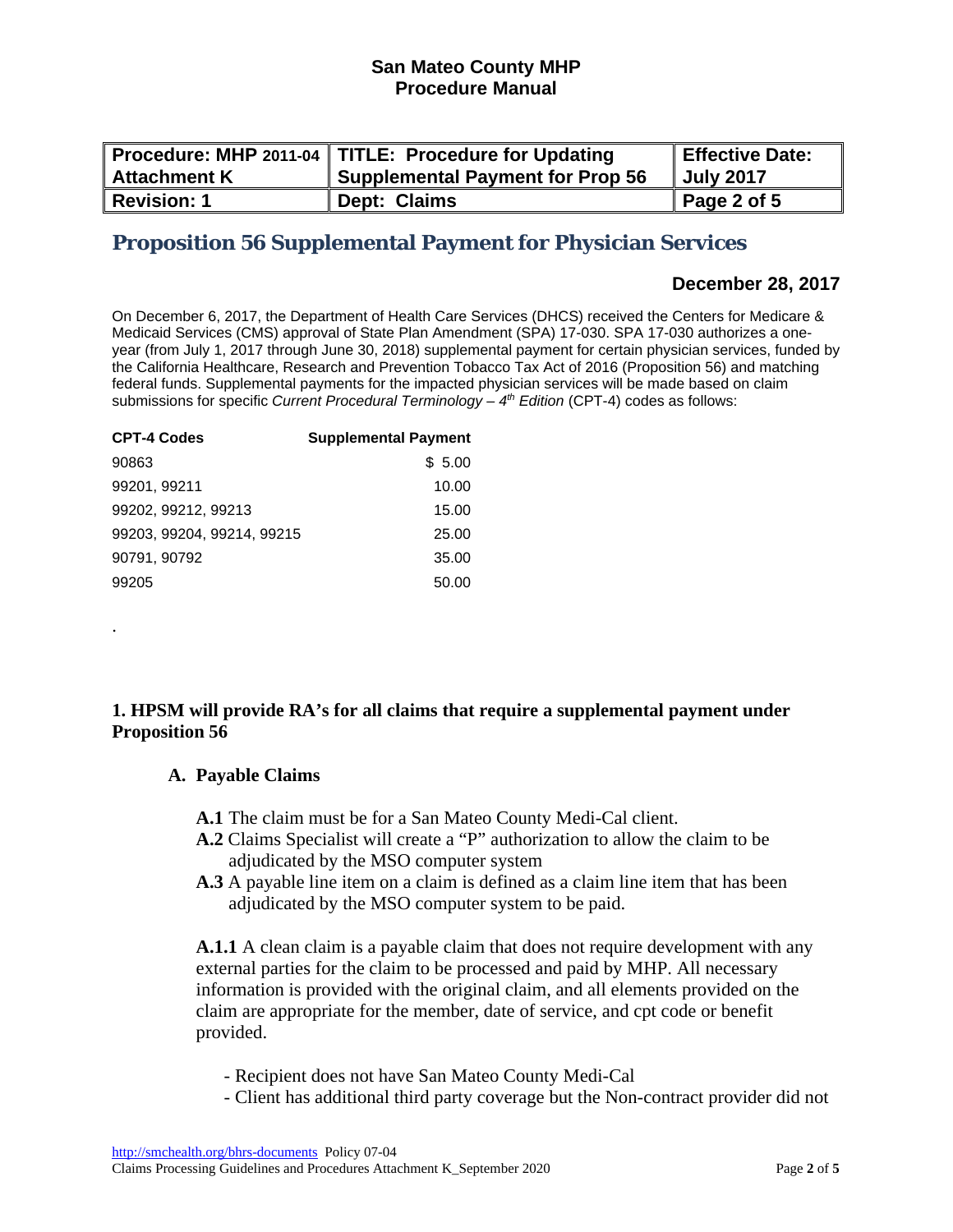|                     | Procedure: MHP 2011-04   TITLE: Procedure for Updating | Effective Date: |
|---------------------|--------------------------------------------------------|-----------------|
| <b>Attachment K</b> | <b>Supplemental Payment for Prop 56</b>                | Uuly 2017       |
| <b>Revision: 1</b>  | Dept: Claims                                           | Page 3 of 5     |

submit evidence of third party payment or denial

- Claim was submitted with a non-mental health diagnosis
- Claim was provided by an MFT or LCSW
- W-9 is missing (required for new providers)

**B.2** See Addendum I – Denial Notification

#### **2. Claims Payment Timeframes**

- **2.1** GOAL: MHP pays at least 95 percent of all clean claims within 30 calendar days from the date of receipt.
- **2.2** Any clean non-contract payable claim that is paid beyond 30 calendar days is paid with interest in accordance with MHP.03-04: Paying Interest on Clean Non-contract Claims.
- **2.3** GOAL: Non-clean but payable claims are paid within 60 calendar days of receipt by MHP.

#### **3. Claims Payment and Notification**

 **3.1** The MHP provides notice of its approval/payment decisions to provider every other week via an Explanation of Payment, along with payment.

#### **ADDENDUM I**

Dear Provider: Date:

The Mental Health Plan is unable to process the attached claim(s) for payment for the following reason(s):

\_\_\_\_ No authorization for services provided.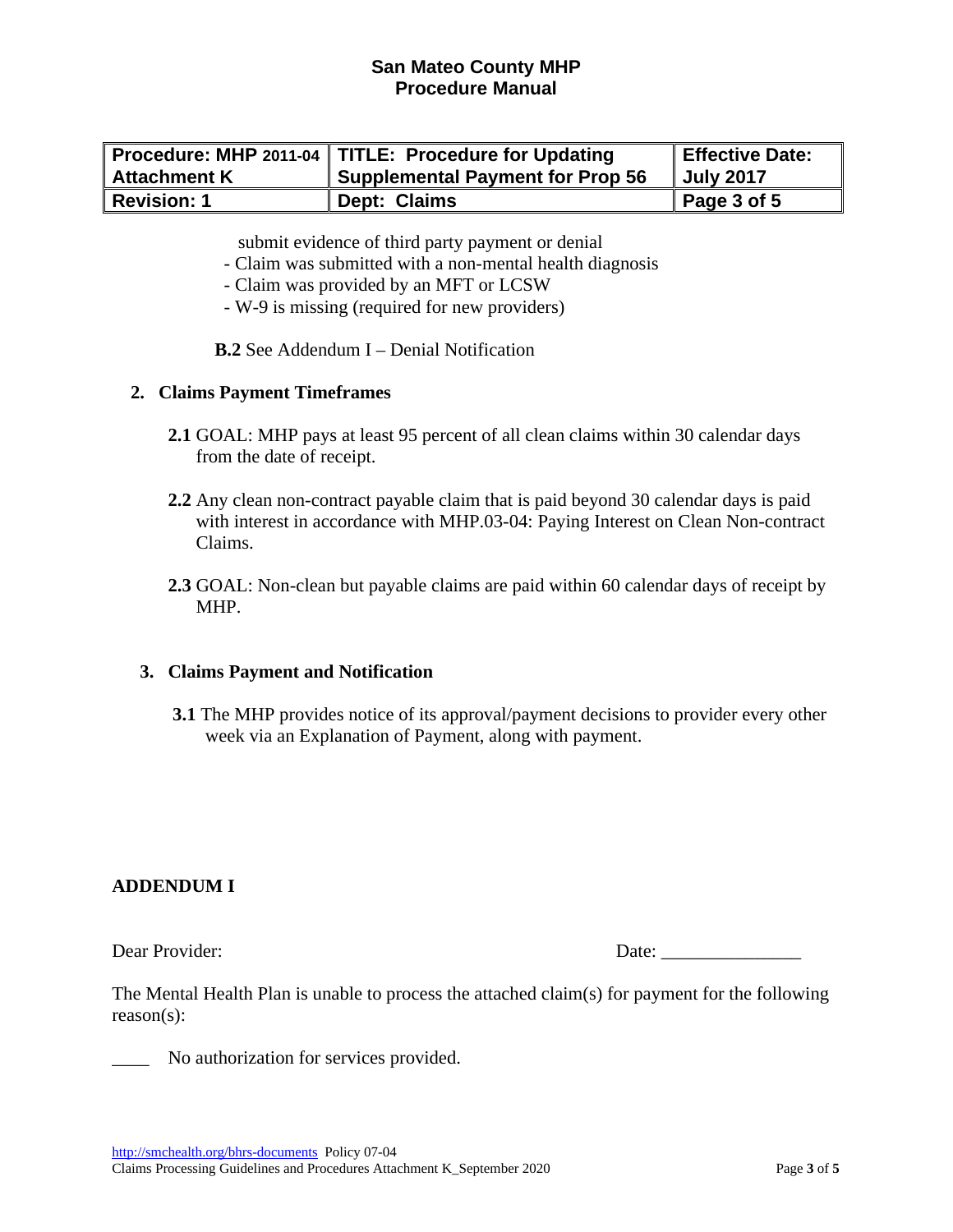|                     | Procedure: MHP 2011-04   TITLE: Procedure for Updating | Effective Date: |
|---------------------|--------------------------------------------------------|-----------------|
| <b>Attachment K</b> | <b>Supplemental Payment for Prop 56</b>                | Uuly 2017       |
| <b>Revision: 1</b>  | Dept: Claims                                           | Page 4 of 5     |

\_\_\_\_ This claim was redirected to Health Plan of San Mateo at 801 Gateway Blvd, Suite 100, South San Francisco, CA 94080.

No record of inpatient stay, please check with your providing facility.

\_\_\_\_ Not clear if services were provided by a Mental Health Professional. Please select one of the following: \_\_\_\_\_Psychiatrist \_\_\_\_\_\_Psychologist \_\_\_\_\_\_LCSW/MFT

Other (Specify.)

No W-9 on file. Please complete attached form and return.

\_\_\_\_ CPT/HCPC code is a non-reimbursable service.

\_\_\_\_ Client was not Medi-Cal eligible at the time of service.

\_\_\_\_ Client is not a San Mateo County Medi-Cal recipient at the time of service.

This non Mental Health service is not covered in the Mental Health Plan's contract with your facility.

This service is not included in the Mental Health Plan's benefits package.

Due to reason for Medicare denial, we are unable to process your claim for reimbursement. Please resubmit to Medicare with requested information.

\_\_\_\_ Acute Psychiatric Hospital costs for Medicare (Part A)/Medi-Cal crossover clients are not reimbursable, unless Medicare benefits have been exhausted

\_\_\_\_ A free-standing psychiatric hospital or psychiatric health facility that is larger than sixteen (16) beds may only be reimbursed for beneficiaries 65 years of age and over and for persons under 21 years of age.

\_\_\_\_ Other: \_\_\_\_\_\_\_\_\_\_\_\_\_\_\_\_\_\_\_\_\_\_\_\_\_\_\_\_\_\_\_\_\_\_\_\_\_\_\_\_\_\_\_\_\_\_\_\_\_\_\_\_\_\_\_\_\_\_

**If correcting the claim, please return the original claim with corrections. Do not submit a new claim form.** 

If you have any questions, please call Provider Relations at 650-573-2068.